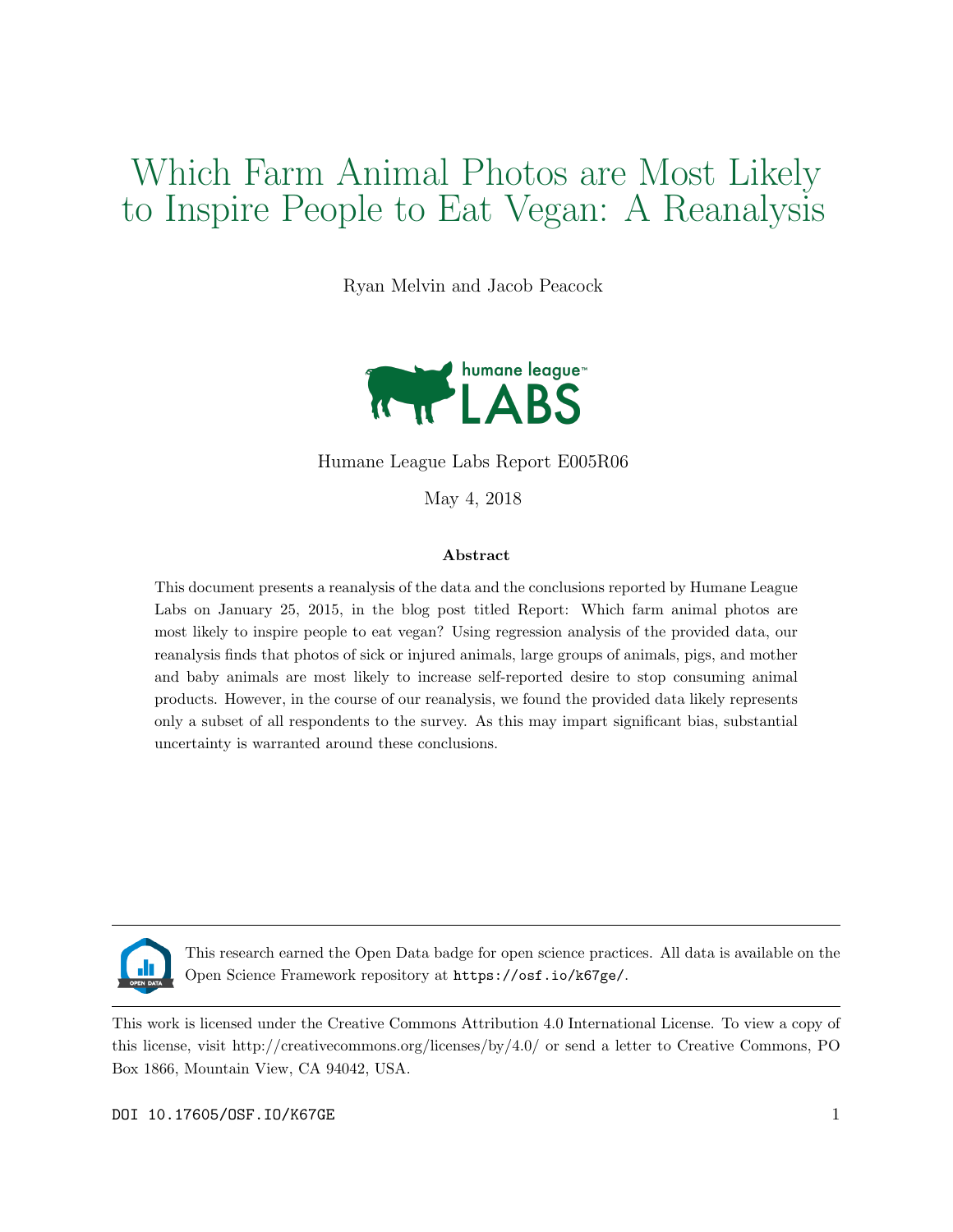## Contents

| 1 Introduction                     | 3              |  |
|------------------------------------|----------------|--|
| 2 Methods                          | 3              |  |
| 3 Assessment of methodology        | $\overline{4}$ |  |
| 4 Verification of numerical claims | $\bf{5}$       |  |
| 5 Assessment of inferential claims | 6              |  |
| 6 Conclusion                       | 7              |  |
| 7 Acknowledgements                 | 9              |  |
| References                         |                |  |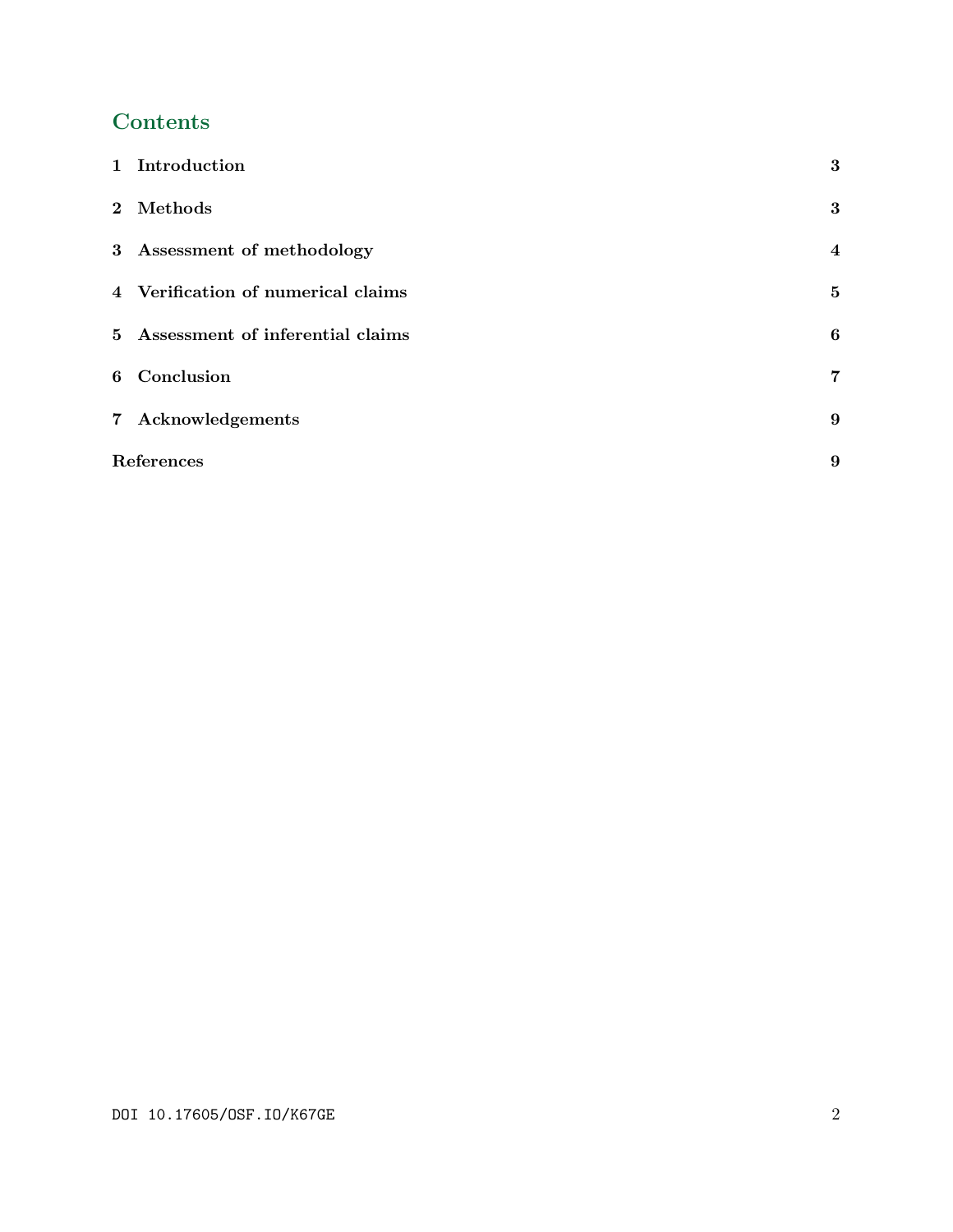#### 1 Introduction

This document presents a reanalysis of the data and conclusions described by Humane League Labs in the blog post titled "Report: Which farm animal photos are most likely to inspire people to eat vegan?" [1] and the accompanying report [2]. The data was generated as part of a study concluded in 2015 which sought to understand the effect of images used in animal advocacy literature on inspiring reduced consumption of animal products. This reanalysis is intended to serve two purposes: first, to address any statistical and numerical oversights and errors in the original analysis, and second, to identify any methodological limitations of the previously conducted study and clarify the range of possible inferences given the observations.

#### 2 Methods

In keeping with our commitment to open code and data, the Python and R code used to produce this analysis can be found on the Humane League Labs Open Science Framework account at https://osf.io/k67ge/. All references to files, folders and paths herein refer to the files hosted at this address.

The specific survey questions analyzed here were administered as part of a larger survey on vegan activism and dietary habits. The full survey is described in [3] and the following is excerpted from that report. Briefly, survey participants were recruited from the crowdsourced marketplace Mechanical Turk, the social media site Reddit, and the classified advertisement site Craigslist. The survey itself was administered on another platform, although we do not know which platform, and ran from approximately July 22 to August 8, 2014. At least some respondents were given a code to redeem on Mechanical Turk, presumably to collect an incentive of some sort.

Respondents were shown ten photographs depicting farm animals in a range of conditions from happy, idyllic, grassy settings to injured or deceased animals confined to a factory farm. All photographs are available in the original report [2]. Photographs were selected to be representative of animal advocacy literature and included photographs from Mercy for Animals, Animal Equality, The Humane Society of the United States and Compassion Over Killing as well as generic stock photographs. The photographs were randomly selected from ten sets of three photographs, one photograph drawn from each set, for a total of 30 possible photographs. Respondents were asked three questions about each photograph and the animals depicted therein, with responses on a 10-point Likert scale:

- 1. How much does this photo make you want to STOP eating animal products like poultry, red meat, fish, and eggs?
	- 1 (Not at all), 2, 3, 4, 5 (Somewhat), 6, 7, 8, 9, 10 (Extremely)
- 2. How much do you think the animal(s) in this picture suffered?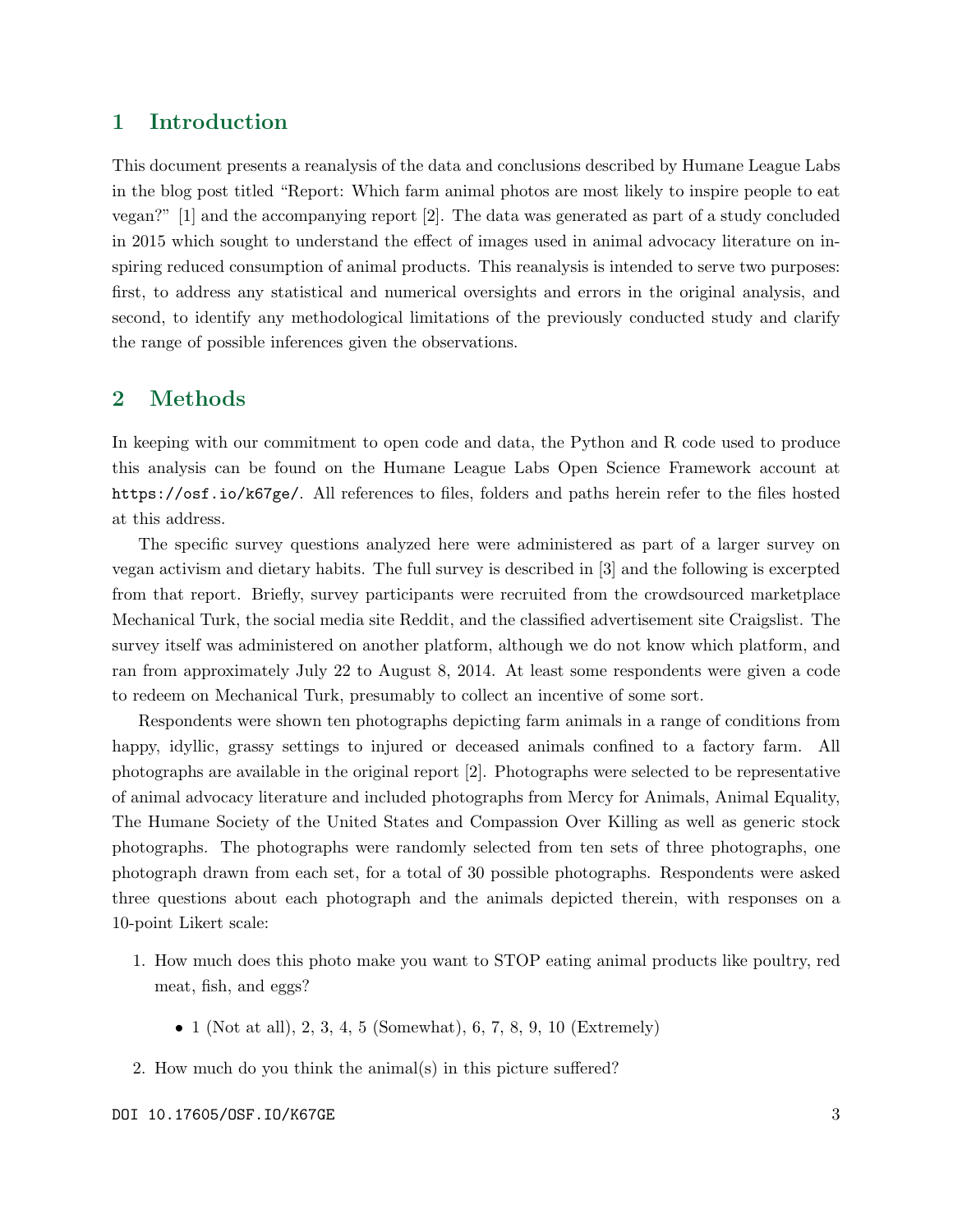- 1 (Did not suffer at all), 2, 3, 4, 5 (Suffered somewhat), 6, 7, 8, 9, 10 (Suffered extremely)
- 3. How human-like do you think the animal(s) in this picture is (are)?
	- $\bullet$  1 (Not at all human-like), 2, 3, 4, 5 (Somewhat human-like), 6, 7, 8, 9, 10 (Extremely human-like)

The survey responses can be found in data/raw/omnibus data anon.csv. To facilitate more detailed analysis of the responses, each photograph was coded with four factors taking the following levels:

- Age: Baby, Mom/Baby, Adult
- Grouping: Individual, Small group, Large group
- Animal: Cows, Poultry, Pigs, Goats/sheep, Fish
- Category: Small cage/confinement, Happy, Farm overview, Dead/killing, Sick/injured

For example, a photograph of a mother and baby pig laying in a field would be coded with the values: Mom/Baby, Small group, Pigs and Happy, respectively. The values of these attributes for each photograph can be found in data/raw/images\_attributes.csv.

#### 3 Assessment of methodology

The exact methodology of this study is unclear, which makes it difficult to assess. If different incentives were provided for participants from different sources, this could represent a significant source of bias. The inclusion of this study as one part of a larger study also introduces opportunities for priming and other bias from the early questions. The study's design is not optimized to evaluate the effects of the four factors of interest because the number of images in each category is small and sometimes zero. For example, there are no photographs representing sick/injured fish. This design produces highly uncertain estimates of the effects of different levels of each factor. Furthermore, the study design does not include an awareness check or control that might detect insincere or unreasonable answers. Lastly, the primary outcome of this study is a self-report of desire for dietary change, which may not be an accurate proxy for actual diet change given the likely social desirability bias present in the study. Thus, from the results, we cannot draw conclusions on which photographs affect dietary change but only conclude on the reported desire to change.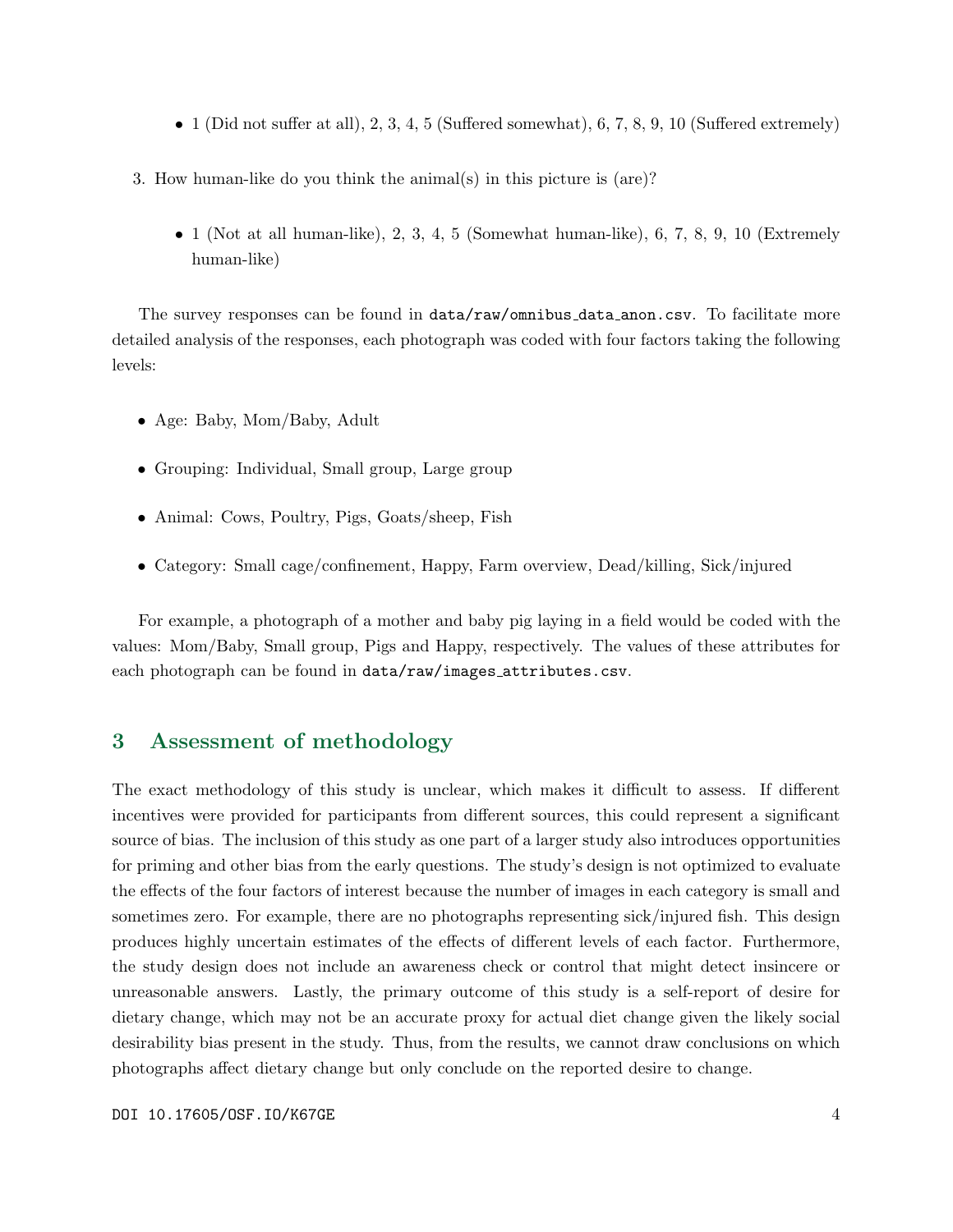#### 4 Verification of numerical claims

We attempted to verify all numerical claims in the main body of the original report, namely tables 2–9. The eight tables consider the effects of each of the four factors describing the photographs (age, grouping, animal, category) on responses to how much a photograph motivated the viewer to reduce animal product consumption (Question 1). This analysis used both descriptive and inferential approaches. In the descriptive approach, the responses to photographs corresponding to each level of the factor (for example, photographs depicting pigs) were aggregated and the mean and standard deviation calculated. In the inferential approach, the means of each pair of levels were compared for each factor using a 2-sample t-test. To account for multiple comparisons, the Bonferroni correction was used to set the significance threshold for each factor, based off a significance threshold of 0.05. Responses to Questions 2 and 3 were not analyzed extensively.

In general, we could not reproduce the original numerical claims. For the descriptive approach, we found agreement usually within a few percent for the means and standard deviations calculated for the levels of each factor (Tables  $2, 4, 6, 8$ ). We consider the source of these small deviations below. For the pairwise comparisons of levels within each factor, we found similar results for the difference in means but significant disagreements for the pooled standard deviations and thus the Cohen's d effect sizes (Tables 3, 5, 7, 9). The source of these large disagreements is not clear and may be attributable to a computational error.

In the course of our reanalysis, we found the provided data set is likely only a subset of all survey respondents. Two pieces of evidence suggest this is the case. First, four columns in the survey results show great uniformity which suggests the provided data was filtered to exclude some respondents: (1) a column labelled "Include" is set to "Include in overall analysis" for all responses; (2) a column indicating whether respondents were from the US or Canada or elsewhere ("Q1 Country") showed only respondents from the USA or Canada; (3) a column indicating whether respondents completed the survey in under 7 minutes and 30 seconds ("TimeToComplete") showed only respondents completing the survey in more than the specified time; and (4) a column with responses on dietary pattern ("Q99 SelfCat") included no vegans or vegetarians. Taken together, this data strongly suggests some respondents were excluded based on their answers to these questions and time taken to complete the survey.

Second, images in the original blog post show a few examples of photographs used in the study accompanied by a number labeled "viewed" and a percentage in parenthesis [1]. In preparing this reanalysis, images like these were found for all photographs used in the study and the values tabulated in data/raw/screenshots.csv. Recalling the randomization process for the questions in this survey, the percentages are found to represent the fraction of respondents randomly assigned to each photograph in a given question. Thus, summing the percentages of sets of three consecutive images yields 100% and summing the "viewed" numbers gives the number of viewers per question. The number of viewers for the first question is 1,205 and declines with each subsequent question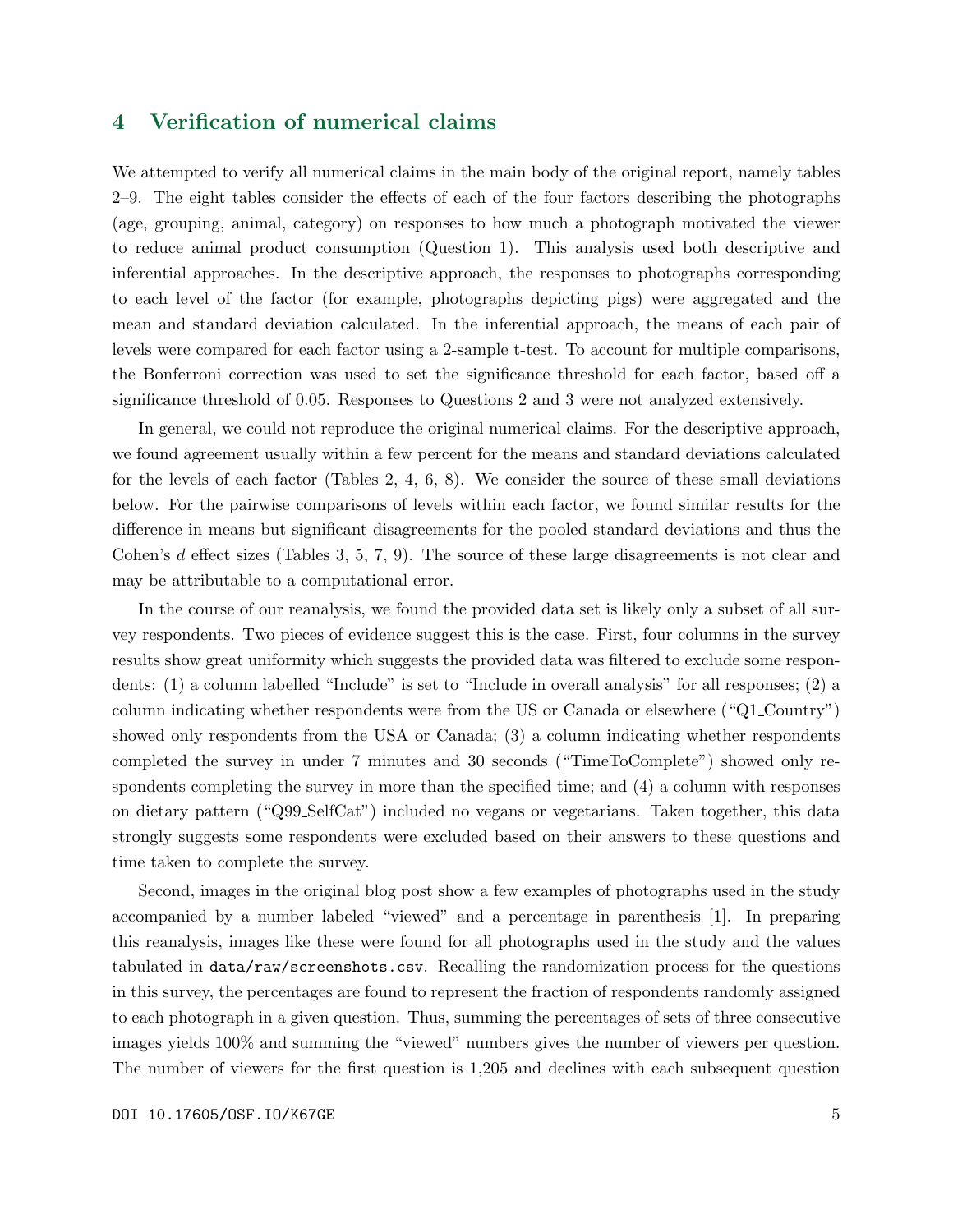to 1,174 viewers for the tenth question. This pattern is consistent with attrition over the course of the survey. We also see this pattern in the food photo questions that directly precede this section of the survey. This again suggests there were more respondents to the survey than represented in the provided data.

Given the provided data seems to represent only a subset of respondents, it seems feasible the original report filtered the respondents to analyze a different subset than that provided in the data. Supporting this notion, while the descriptive statistics across levels of factors differ, the differences are generally small, suggesting the distributions of the original results are similar to those of the current analysis. We tested this using a series of two-sided one-sample t-tests to compare the means of the levels of each factor to those described in the original report. These tests found no significant differences at the 0.05 level.

Although the distributions are similar, depending on the exact differences in analysis between the two reports, this could have significant implications for bias in this study. The 7 minutes 30 second threshold apparently used to filter the data requires careful investigation to ensure results are robust to this filtering. Furthermore, with only 813 recorded respondents but possibly more than 1,205 respondents having participated in the survey, the magnitude of bias could be large. Lastly, the steep attrition rate suggested by the viewership figures may be indicative that the survey was too time demanding of its respondents.

#### 5 Assessment of inferential claims

In the original report, the inferential analysis was performed through a series of pairwise t-tests, which does not allow for controlling for confounding variables. Using regression analysis, we can control for confounders and attempt to answer more directly just how much one factor contributes to the impact of a photograph. Four models are considered, described in Table 1, and reach broad agreement both internally and with the original report.

First, we apply a linear ordinary least squares (OLS) model with the four factors described above as independent categorical variables and the image responses as the dependent variable. Based on the fitted coefficients, this model at times disagrees with the conclusions from pairwise comparisons in the original analysis. While the original analysis found photos of individual animals more compelling than groups of animals, this model found large groups most compelling, followed by individual animals and small groups. Furthermore, while the original analysis found photos of baby animals more compelling than photos of adult animals, this model suggests mom and baby animals together were the most impactful followed by lone baby and adult animals.

Next, we consider interactions of the factors; that is, situations where the factors describing a photograph have a synergistic effect not adequately accounted for by either factor independently. For example, an interaction between "Category" and "Animal" might manifest as photographs of individual cows performing better than the expected sum of being an individual and a cow. To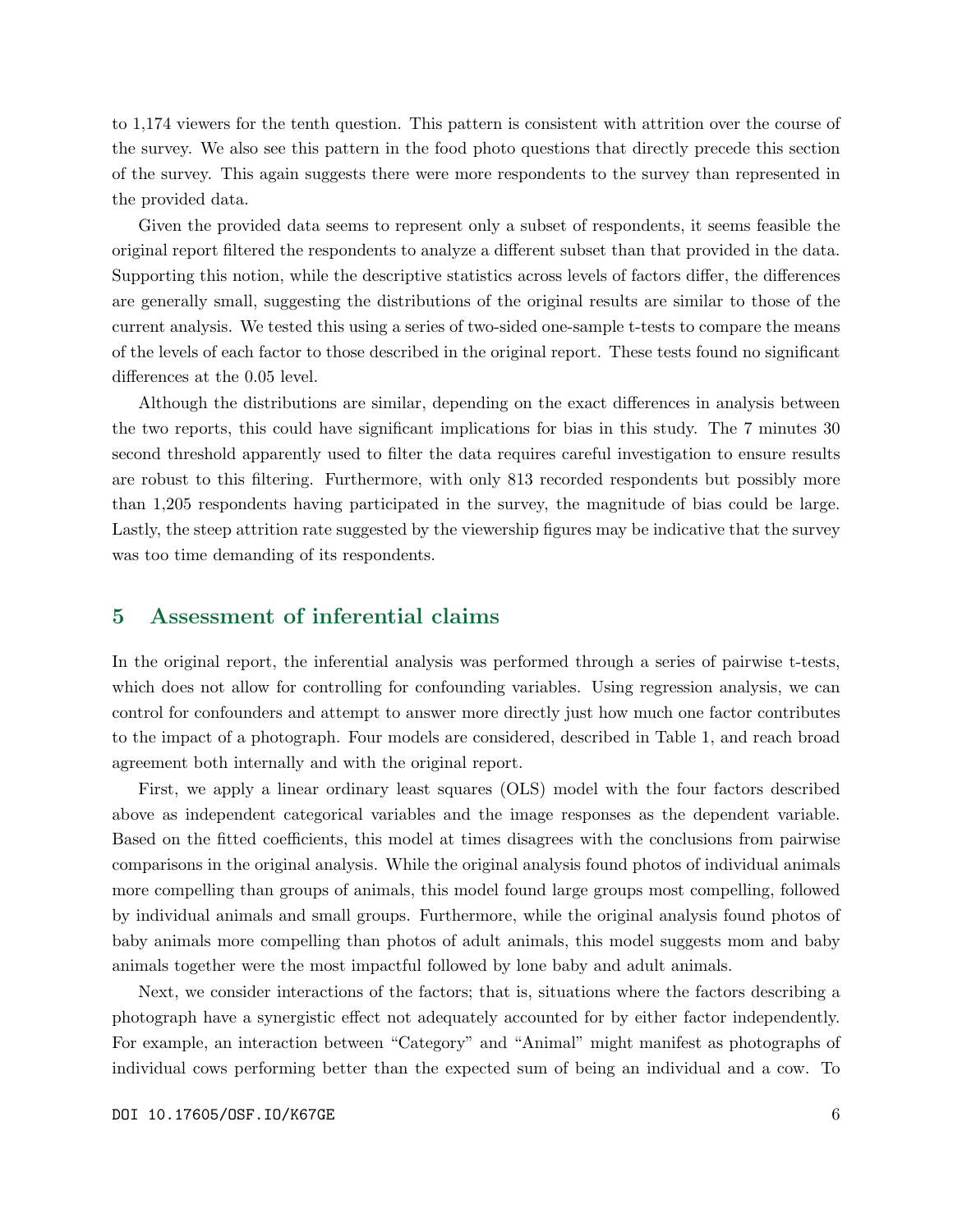do this, we created a model with all the original covariates in addition to all possible pairwise combinations of factor levels. We then used stepwise Akaike information criteria-based model selection to determine which covariates sufficiently added to the explanatory ability of the model without over complicating it. Here we found that the interactions of "Category" and "Animal" along with the interactions of "Category" and "Grouping" warranted inclusion. When controlling for these interactions, our model indicates that individual animals are the least impactful grouping with large groups being the most impactful and the "mom/baby" combination has a larger effect than the "baby" alone. Otherwise, this model generally agrees with the OLS model without interaction terms.

Both of these OLS models treat the response variable as continuous, with equal spacing between steps. However, since the responses were on a Likert scale, the data is more properly treated as ordinal categories with no guarantee of equal spacing. To this end, we consider a proportional odds linear regression (POLR) model. This model uses the "parallel lines assumption", where the probability of a response at any given level is related to the independent variables by the same coefficients with only a constant difference distinguishing the response levels. Using the Brant test, we found our data conforms to this assumption [4]. Using the same covariates as the OLS model without interactions, we find a very similar result from the POLR model with the relative rankings of levels remaining the same. When including the interactions as above in the POLR model, we again find similar results to OLS model with interactions.

Calculating the relative likelihood of the four models, we find the POLR model with interactions is by far most likely to minimize the information lost even accounting for the extra parameters. However, since the qualitative implications of this model are fairly similar to the much simpler OLS model without interactions, we prefer the latter model in drawing conclusions.

### 6 Conclusion

In general, our reanalysis agreed with the findings of the original report. However, with more sophisticated modeling, we can be more confident that these claims describe the data well and are free from internal confounders. To summarize, we present the original claims as bullet points followed by our revised findings, based on the OLS model without interactions:

- *Original:* Photos of sick or injured animals are in general most compelling at causing people to want to stop eating animal products, followed by photos of animals who are dead or being killed, followed by photos of animals being kept in tight confinement.
	- Revised: When controlling for grouping, species and age, photos of sick and injured animals are the most compelling, agreeing with the original report. However, the grouping of remaining categories is not the same in our reanalysis. Small cage/confinement is the next most impactful followed by dead/killing. Happy animals are the least compelling.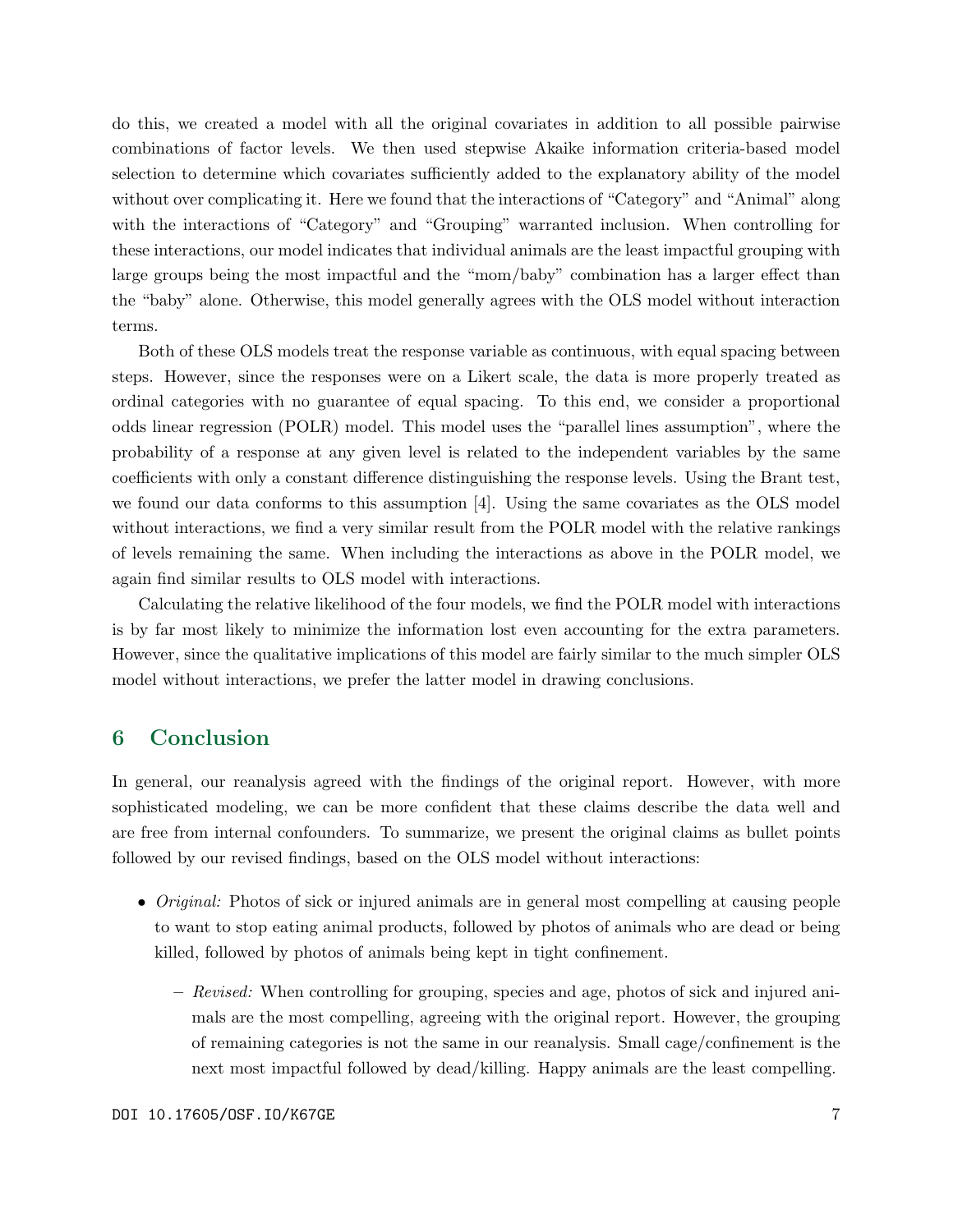| Model                       | Assumptions                                                                                                                 | Conclusions                               |
|-----------------------------|-----------------------------------------------------------------------------------------------------------------------------|-------------------------------------------|
| <b>OLS</b>                  | $\bullet$ Linear relationship                                                                                               | • Most impactful image properties         |
| $y = \beta_0 + \beta x$     | • Multivariate normality                                                                                                    | are                                       |
| $RL = 0.00$                 | • Little multicollinearity                                                                                                  | $-$ Sick/ injured                         |
|                             | $\bullet$ Independent residuals                                                                                             | $-$ Pigs                                  |
|                             | • Constant variance of resid-                                                                                               | $-$ Large groups                          |
|                             | uals                                                                                                                        | - Mom and baby together                   |
| $OLS + Interactions$        | • Same assumptions as OLS                                                                                                   | $\bullet$ Significant interactions are    |
| $RL = 0.00$                 | $\bullet$ Interpretation changes                                                                                            | $-$ Category $*$ Animal                   |
|                             | since a category has both                                                                                                   | $-$ Category $*$ Grouping                 |
|                             | primary and interaction                                                                                                     | $\bullet$ Individuals least impactful     |
|                             | ${\rm effects}$                                                                                                             | • Baby animals most impactful             |
|                             |                                                                                                                             | • Qualitative conclusions same as         |
|                             |                                                                                                                             | <b>OLS</b>                                |
| POLR                        | $\bullet$ Response is ordinal                                                                                               | $\bullet$ Qualitative conclusions same as |
|                             | categories                                                                                                                  | <b>OLS</b>                                |
|                             | $\log \frac{\pi_1 + \ldots + \pi_j}{\pi_{j+1} + \ldots + \pi_j} = \beta_{0j} + \beta \mathbf{x}$ • Independent observations |                                           |
|                             | • Little multicollinearity                                                                                                  |                                           |
| $RL = 2.20 \times 10^{-13}$ | • Linearity of independent                                                                                                  |                                           |
|                             | variables and log odds                                                                                                      |                                           |
|                             | • Large sample size $(>10$                                                                                                  |                                           |
|                             | cases of least frequent                                                                                                     |                                           |
|                             | case)                                                                                                                       |                                           |
|                             | $\bullet$ Parallel regression                                                                                               |                                           |
|                             | assumption                                                                                                                  |                                           |
| $POLR + Interactions$       | • Same assumption as                                                                                                        | $\bullet$ Qualitative conclusions same as |
| $RL = 1.00$                 | POLR                                                                                                                        | $OLS + Interactions$                      |
|                             | $\bullet$ Same change in                                                                                                    |                                           |
|                             | interpretation as OLS +                                                                                                     |                                           |
|                             | Interactions                                                                                                                |                                           |

Table 1: The four models employed to analyze the data are presented along with their assumptions, relative likelihood (RL) and qualitative implications of each model.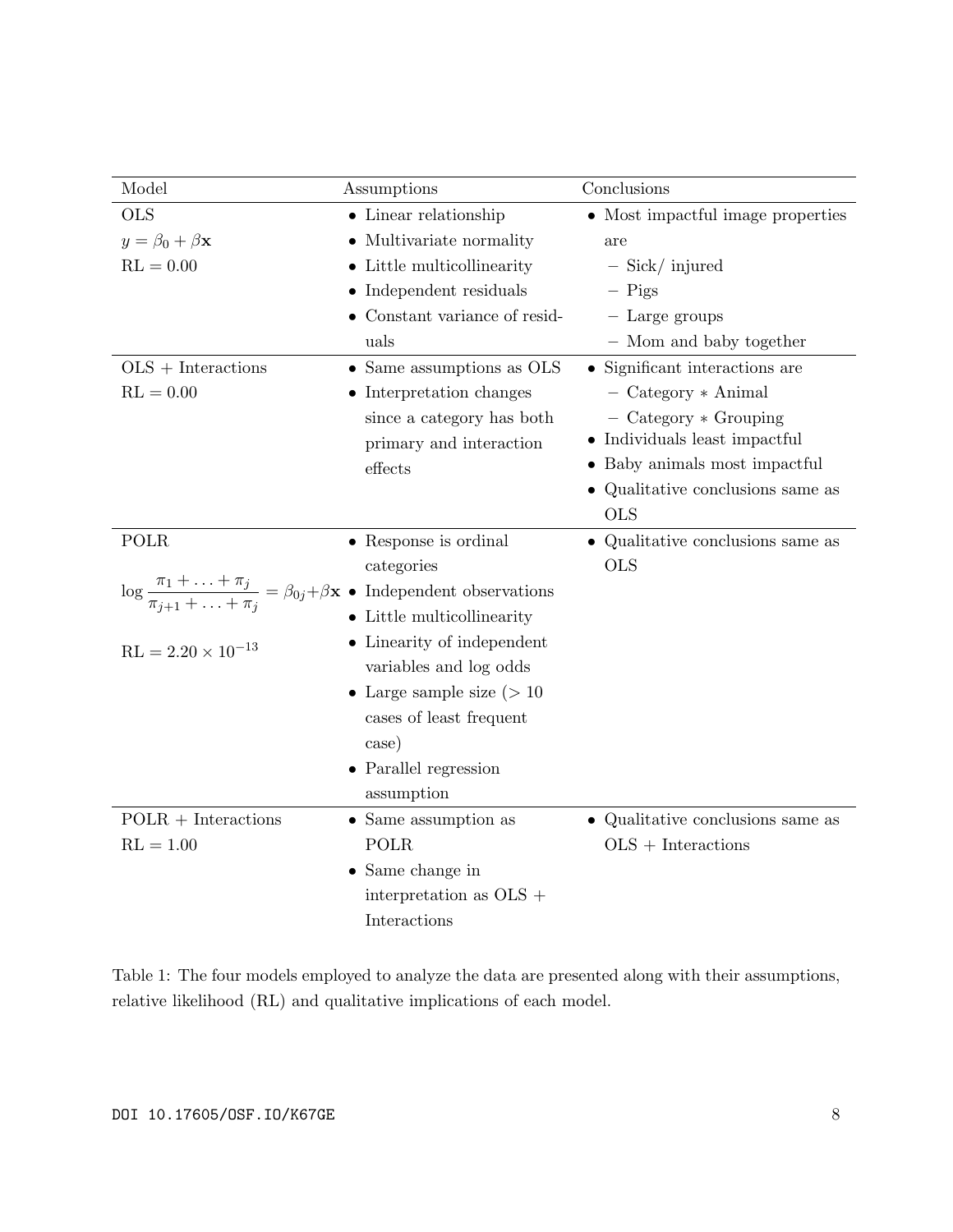- *Original:* Photos of pigs are more compelling than photos of other species. Photos of chickens/turkeys are next most compelling, possibly due to the abundant availability of photos of diseased, dead/dying, and intensely confined chickens and turkeys.
	- Revised: When controlling for condition, grouping and age, pigs are the most compelling species followed closely by poultry, cows and goats/sheep. Fish are the least compelling.
- *Original:* Photos of individual animals are more compelling than photos of groups of animals.
	- Revised: When controlling for condition, species and age, photos of animals in large groups were the most compelling images followed by individual animals. Small groups were the least impactful.
- *Original:* Photos of baby animals who are suffering are more compelling than photos of adult animals (or animals that appear to be adults).
	- Revised: When controlling for condition, species and grouping, photos of mom and baby animals together were the most impactful followed by baby animals alone. Adult animals were the least impactful.

Among these factors, the "Category" of photograph had the largest range of effect, where using a "Sick/injured" photo could confer an additional 2.5 points on the Likert scale of impact compared to a "Happy" photo. "Age" and "Grouping" had the lowest ranges of effect, respectively, with the latter conferring only 0.8 points of impact.

Unfortunately, while other methodological issues in the study design may have only a small impact on these results, the revelation that this data may represent a biased subset of the total responses makes application of these results difficult. It is not clear if these results represent a credible perspective on how different photographs of farmed animals may impact viewer's expressed desire to stop eating animal products and these results should be treated as weak evidence.

#### 7 Acknowledgements

We thank the Sentience Institute (https://www.sentienceinstitute.org/) for reviewing the availability of the data for the Open Data Badge.

## References

[1] Nick Cooney. Report: Which Farm Animal Photos Are Most Likely to Inspire People to Eat  $Vegan$ ? Jan. 25, 2015. URL: http://www.humaneleaguelabs.org/blog/2015-01-25-whichfarm-animal-photos-inspire-vegan-eating/ (visited on  $11/21/2017$ ).